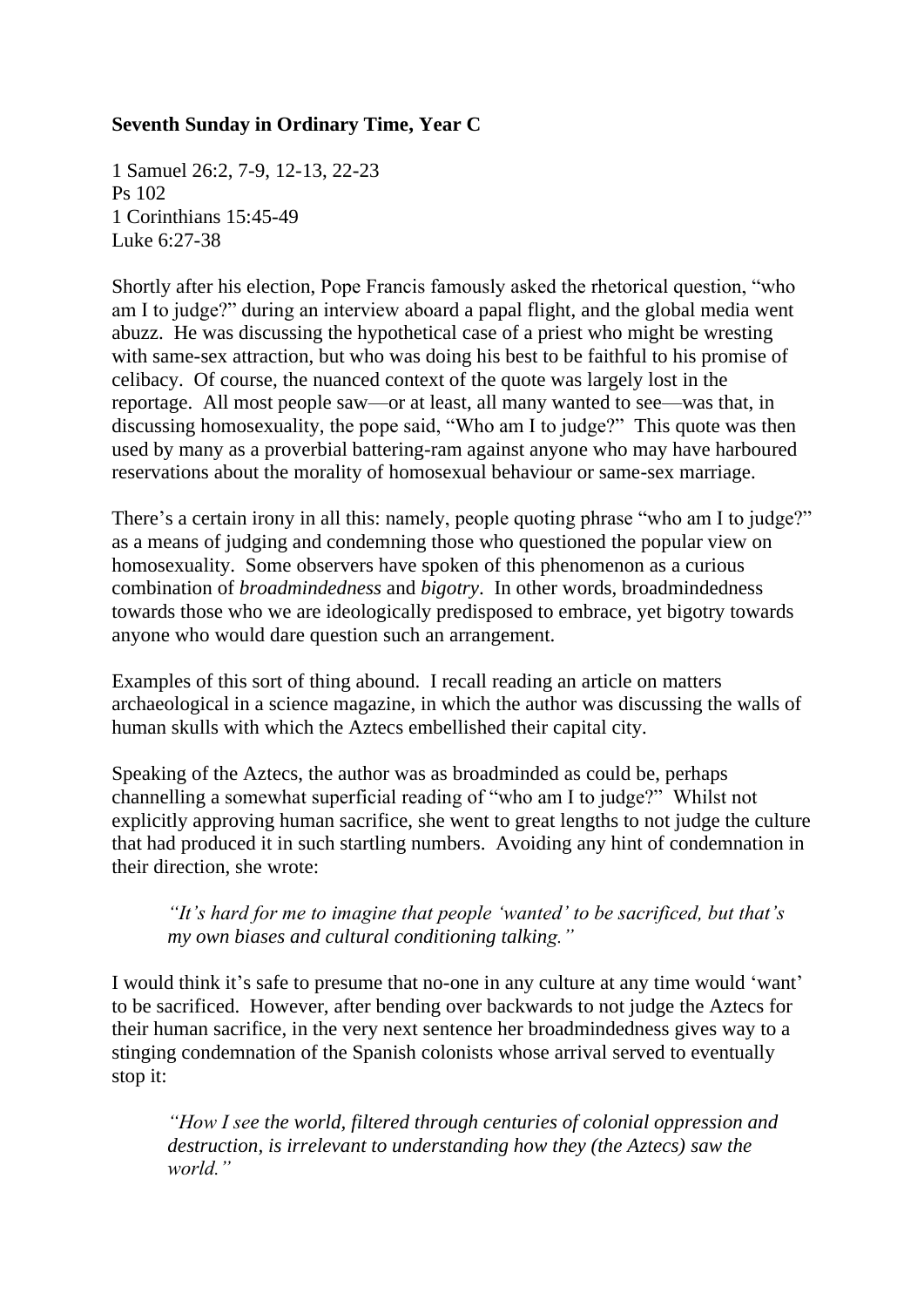Notice how she uses words such as *oppress* and *destroy*, rather than a more "broadminded" reading of the Spanish impact on the Aztec culture. In other words, an author who could understand—albeit with some difficulty—the sacrificial tendencies of the Aztec culture, made no such effort to understand the Spanish colonists whose arrival eventually brought an end to the practice of human sacrifice in the area.

Now, it's not my intention to get bogged down in the history wars or the debates over homosexuality. I'm simply noting that the injunction to not judge—in our day and age—is often applied very selectively – namely towards those with whom we are inclined to be sympathetic, and most certainly not those with whom we ideologically disagree. And this applies to us wherever we might find ourselves on the ideological spectrum.

- -

Now, at this point I should emphasise that Jesus' injunction to not judge lest we be judged ourselves does not mean we can or should withhold all forms of judgement. We make necessary judgements all the time. When you sat down at your pew, you subconsciously judged that it would support your weight. When you take each step, you subconsciously judge that the ground will not collapse beneath you. When you take a bite of your next meal, you will be judging it safe for you to eat. We do this countless times a day.

Even when it comes to moral matters, Jesus himself was not shy about condemning the hypocrisy of the Pharisees, or the lukewarmness of many of his own followers. Genuine love sometimes requires us to say challenging words, and Jesus did this with great frequency.

How then are we to take his injunction that we not judge lest we be judged ourselves? Well, the Catholic tradition has long made a distinction between judging particular actions and judging the soul or intentions of those who do them. "Love the sinner; hate the sin," as the saying goes.

No human being has the capacity to judge the ultimate standing of another person before God. People can do some objectively horrendous things based on fear, hurt, or misinformation. Recall the words of Jesus when he acknowledged that his executioners "know not what they do."

However, this doesn't change the horrendousness of his execution. Though God alone is competent to judge the heart, we can and must judge whether objective behaviour is bad or good, right or wrong. Sometimes it is even our duty to charitably tell people that it is wrong. Believe it or not, admonishing sinners is actually one of the great spiritual works of mercy, though of course one that requires great prudence.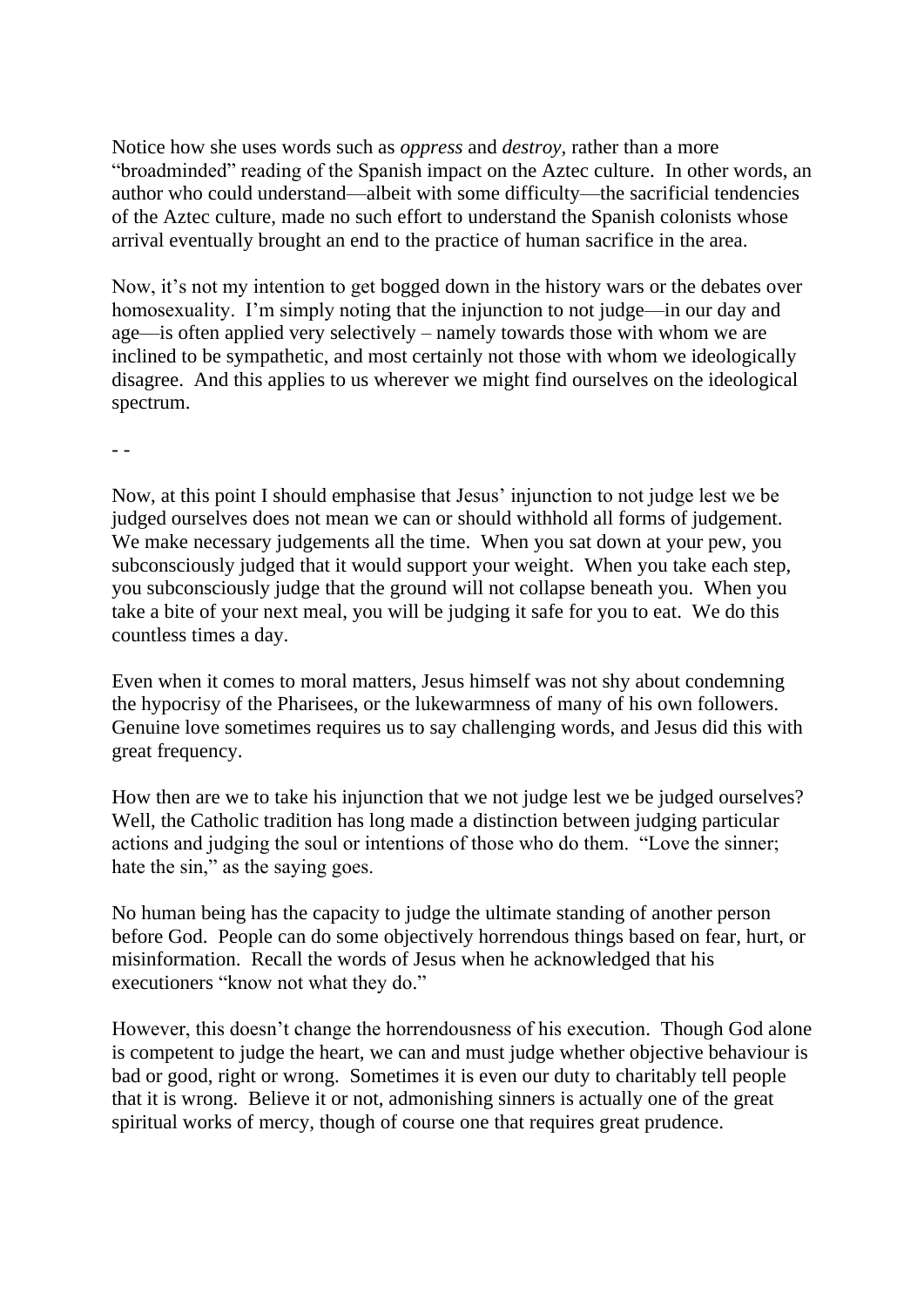For example, stealing is objectively wrong. But that does not mean that a particular thief is automatically alienated from God and bound for hell. And it does not mean that I am necessarily better than the person who has stolen with regularity. Jesus said "from those to whom much has been given, much will be expected". Maybe the thief has done more good with what they've been handed in life than I have. That's not for me to figure out – that's up to God. My responsibility is to care enough about them to offer them the truth about stealing when appropriate, and perhaps help them get the support they need to live according to that truth.

- -

And here's where the question of "judge not" ties in with Jesus' remarkable command regarding the love of enemies.

Many of you would have heard the maxim, "charity begins at home." Well, the examples of selective broadmindedness that I began with essentially reverse this and say that "charity begins with the stranger." And the *stranger* the stranger, the better. For native Aztecs who offered beating human hearts to their hungry gods, the author I quoted offers understanding. For the Spanish colonists—who admittedly were a mixed-blessing, but did bring Christianity with them as well—there is only condemnation.

G. K. Chesterton spoke to this tendency that we all have in the amusing conclusion of his poem, "The World State":

*This compromise has long been known, This scheme of partial pardons, In ethical societies And small suburban gardens The villas and the chapels where I learned with little labour The way to love my fellow-man And hate my next-door neighbour.*

The requirement to love our enemies is easier when it is done at a distance. We can be generous with strangers we never have to actually meet, but people we see every day who rub us the wrong way are a different story. As I often say, we there's not much point in saying we love humanity if we can't stand the person in the room next door. Now, maybe we don't think of the person in the room next door as an enemy per se, so perhaps we could paraphrase Jesus and say: "love those who tick you off from time to time."

Our modern tendency to be selectively broadminded allows us to nurse hatreds and vendettas behind a pleasant-looking screen of universal charity. What is more, it allows us to nurse hatreds against those to whom we often owe a debt of gratitude and have a special obligation of forbearance.